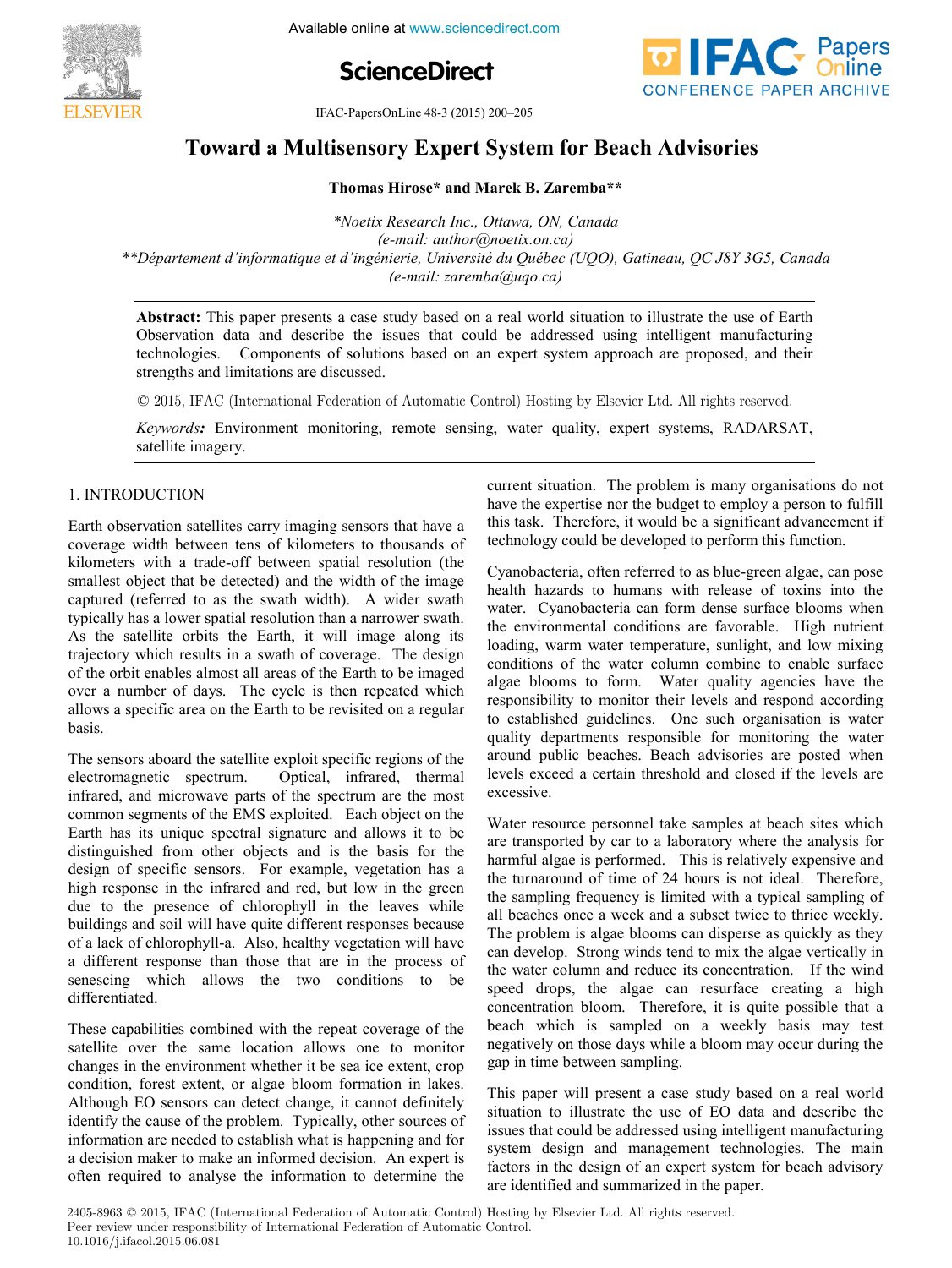## 2. MULTISENSORY MONITORING OF WATER **QUALITY**

Optical Earth Observation sensors on satellites measure the Sun's energy that is directed to the sensor by atmospheric scattering, reflection from the water surface, in water scattering by suspended matter, and the reflectance from the bottom of the lake.

The Sun's energy or radiation is spread over the electromagnetic spectrum which encompasses a continuum of wavelengths from very short waves (e.g. Ultra-Violet (100- 300 nm)) through the visible (the colours that our eyes perceive (400-700 nm), and near infrared (700-5,000 nm) to the thermal region (the heat we feel). Each of the in water constituents have unique scattering, absorption, and transmission properties in the electromagnetic spectrum which yields a specific spectral signature (Cannizzaro and Carder, 2006). For example, chlorophyll-a in phytoplankton absorb blue (430 nm) and red (681 nm) wavelengths, and reflects green which is why it has a green colour (Cracknell et al., 2001; Jensen, 2007). A distinctive peak reflectance is evident in the green band while low in the blue and red sections. In addition to absorption which is used to drive chemical photosynthesis, the light energy can be dissipated as heat or it can be retransmitted as light (chlorophyll fluorescence). The amount of fluorescence and absorption increases with an increase of chlorophyll-a concentration. Two measurable fluorescence wavelengths are at 685 and 705 nm (Gower et al., 2004; Gower, King and Gonclaves, 2008). In contrast, the spectral curve for water with sediment (suspended solids) and low chlorophyll-a concentration do not show the strong absorption in the red band and high reflectance at the fluorescence wavelengths.

Satellite Earth Observation sensors have discrete channels that measure the radiance within selective spectral bands. Channels that are most sensitive to changes in chlorophyll-a concentrations are combined and calibrated to historical insitu measurements to produce a formula that transforms the radiances into chlorophyll-a concentrations. The Chlorophylla products derived from MODIS imagery and described in this paper are calculated from the Fluorescence Line Height (FLH) using an algorithm developed by Lake Winnipeg Basin Initiative Network researcher Greg McCullough (CEOS,of the University of Manitoba). The FLH algorithm which estimate magnitude of chlorophyll fluorescence in reflectance spectra is based on the measurements of reflectance at three wavelengths in the fluorescence spectral zone. In the case of MODIS these three bands are 667, 678 and 748 nm. FLH is calculated using the Surface Reflectance from these MODIS bands. The Surface Reflectance is derived by subtracting additive atmospheric components such as haze from the Top of Atmosphere Reflectance. The product is generated in 1 km pixel size in Lambert Conformal Conic projection and stored in a geotiff format

In addition to optical sensors, microwave sensors can detect algae blooms because the algae dampen the capillary waves on the water surface and show as dark signature (Hochheim, 2010). However, there are issues with false alarms over areas where low wind speeds are observed on leeward sides of

elevated terrain. Nonetheless, the ability of a microwave sensor to image through cloud is advantageous since cloud cover can persist for a week or more which negates the possibility to use optical sensors. The benefit of using the satellites in conjunction with the beach sampling program is they can provide daily coverage which will fill in the gaps when samples are not taken.



Fig. 1. Wind speed for from 19-27 August.

### 3. CASE STUDY FOR LAKE WINNIPEG

A case study will be described to illustrate the use of EO data to complement in-situ beach sampling covering the time period from 19 August to 22 September 2013 over Lake Winnipeg, Manitoba. It captures the development and dissipation of algae blooms near the eastern beaches and illustrates:

- the benefits of using both microwave and optical data together to obtain a more complete picture of events,
- issues that can arise in the interpretation of the satellite data, and
- the usefulness of the time series to fill in the information gaps that occur when beach sampling was not performed.

At 0016 UTC on 19 August, a microwave image captured by the RADARSAT-2 satellite shown in 2 was acquired with a wind speed of 1.7 m/s 130 degrees at Victoria Beach (VB). The same wind speed was recorded at the South buoy a wind direction of 168 degrees.



Fig. 2 RADARSAT-2 image acquired 19 August 0016 UTC.